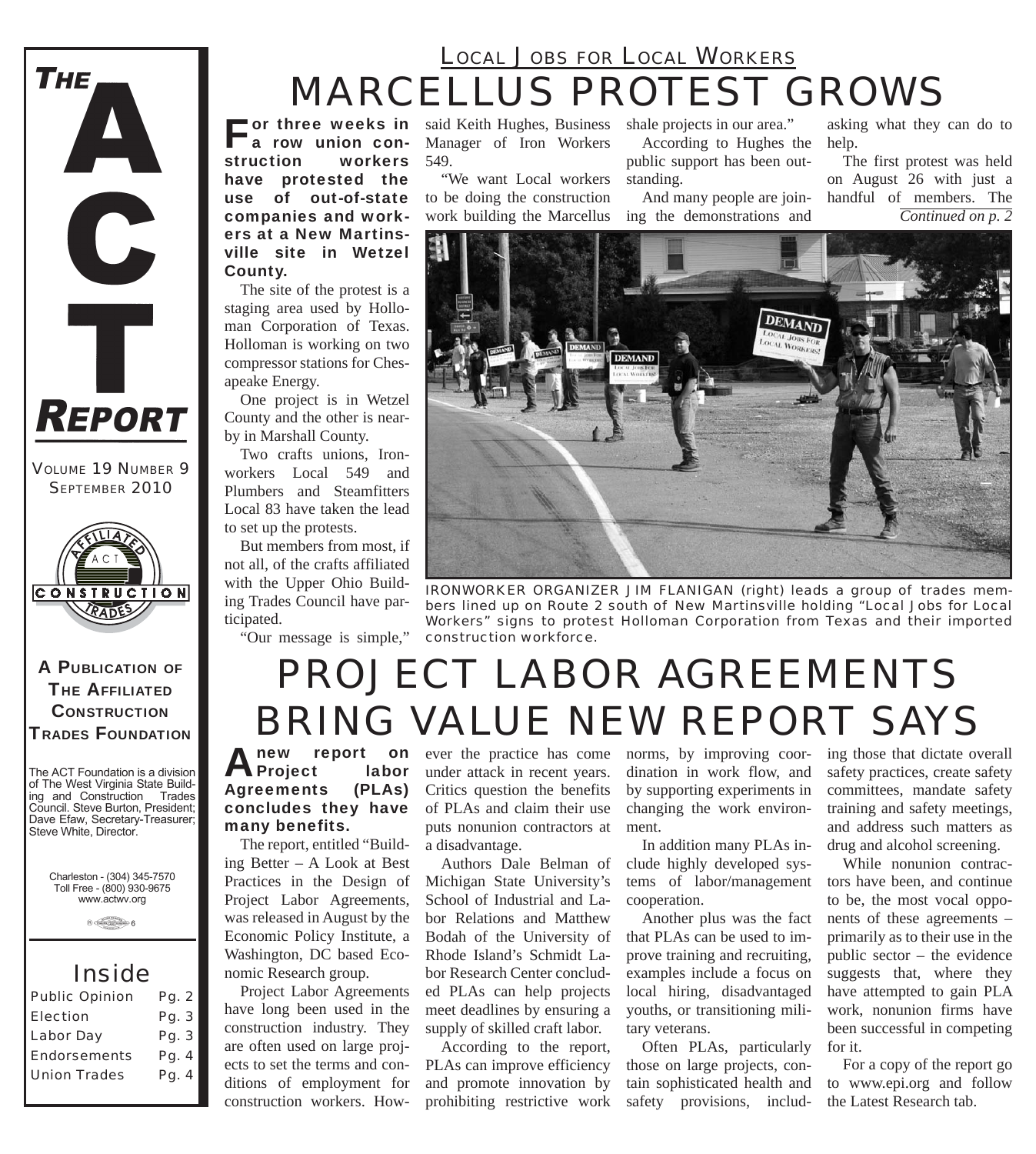## *PUBLIC STILL APPROVES OF LABOR UNIONS BY SLIM MARGIN ACCORDING TO GALLUP EXECUTIVE PAY SKYROCKETS AS LABOR APPROVAL DECLINES*

**A** recent Gallup poll<br>
shows American still approve of Labor poll conducted August 5-8, Union, but only by a recent Gallup poll slight margin.

According to a national 52% of Americans say they

approve of labor union.

While the number is up from 48% last year it is a far cry from the 72% approval

rate unions had when the poll was first taken in 1936.

Not surprising, unions fair better when talking to Democrats – 71%, as compared to Republicans – 34%.

While public approval of *Continued on p. 3*

### *PROTEST*

#### *CONTINUED FROM P. 1*

most recent protest, Thursday, September 9, had more than 50 craft workers and a dozen members of the general public.

Holloman has over 100 construction workers employed at the two sites and, according to ACT Representative Walter "Fuzz" LaRue, most from out-of-state.

ers and Steamfitters Local 83. "We have the workers right here with the skills to do these jobs, and with high unemployment these jobs are needed now more than ever."

The protest follows actions taken by the Operating Engineers and Laborers in Harrison County during the Spring and Summer of this year.

Leadcor of Canada was hired to install 14 miles of 20 inch pipeline for a Texas

*"WE'VE BUILT INDUSTRIAL FACILI-TIES ALL ACROSS THE STATE FOR YEARS" JEFF BERESFORD, BUSI-NESS MANAGER, PLUMBERS & STEAMFITTERS LOCAL 83*

"We see cars and trucks company Energy Transfer. from as far away as Texas, Louisiana and Oklahoma," said LaRue.

The Marcellus Shale gas fields have created lots of construction activity. The Affiliated Construction Trades estimates more than \$2 billion in related projects were either let to contract or in late planning stage last year.

Half the work is in the well drilling and preparation phase and the remaining work is estimated at \$500 million for pipelines and \$500 million for processing facilities.

"We've built industrial facilities all across the state for years," said Jeff Beresford, Business Manager for Plumb-

More than 250 out-of-state workers were brought in for the project.

The Operating Engineers and Laborers, along with Pipeline Welders manned a protest daily for many months.

ACT has created a new TV commercial calling for local workers on the Marcellus projects.

In addition newspaper ads in the protest areas are drawing attention to the jobs lost to local workers and given instead to out-of-state companies and workers.

A March study by the US Department of Energy estimated the value of gas extracted from the Marcellus Shale area by the year 2020 will be around \$200 billion.



Actually they won't be your neighbors for long. Not long enough to enroll their kids in school, join a church or get a frequent shopper card at the local grocery store.

They're in Wetzel and Marshall Counties to build two compressor stations for natural gas. These workers could move from here to another spot in West Virginia because our state sits on top of a huge source of natural gas called the Marcellus Shale.

Holloman Corporation of Texas has imported a majority of the projects' workers from places as far away as Texas, Oklahoma and Louisiana.

#### How many jobs are we losing in West Virginia?

With more than 13 percent unemployment in our area, those local jobs should go to skilled, local workers who are ready, willing and able to do this work.

We have a chance to do this right.

**Let West Virginia** workers build the natural gas industry of the future-today.



*THIS AD AND one similar is being published in protest area newspapers to draw attention to the out-of-state workers taking jobs local workers can do and need.*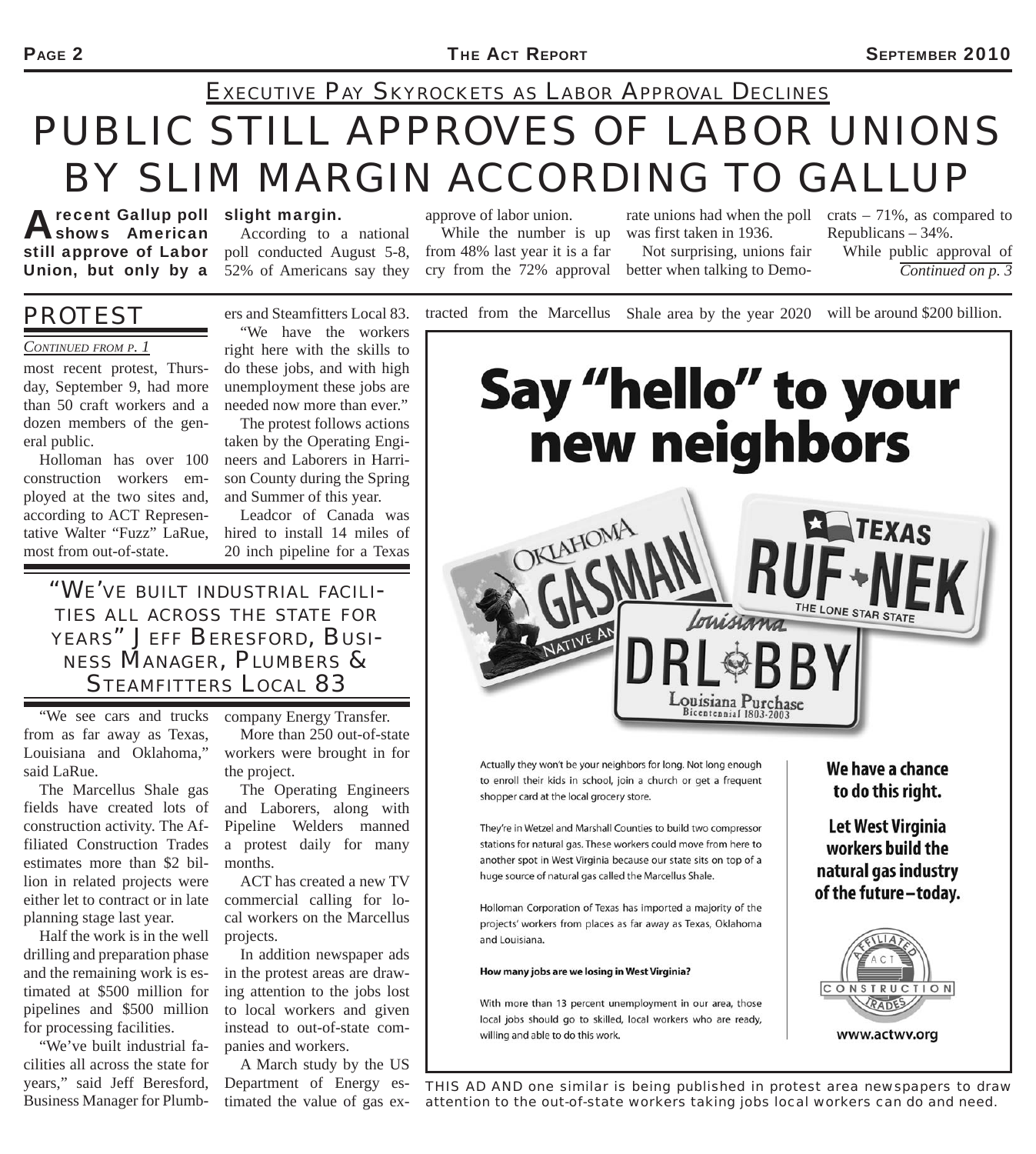## *MANCHIN WINS SPECIAL PRIMARY ELECTION RAHALL RE-ELECTION KEY FOR WORKERS*

**Despite a low voter** clined from standing aside in the November 2 election. Early voting begins on the following day, October 13.<br> **Construct Governor** when a \$70 million case inturn-out Governor Joe Manchin easily won the special Democratic Primary election held on Saturday, August 28.

Labor endorsed-Manchin will face Republican John Raese in November to see who will replace Senator Robert C. Byrd as U.S. Senator. The winner will serve until 2012, the end of Byrd's term.

A number of other political races are starting to heat up as Labor Day has passed.

Democratic Congressman Nick Joe Rahall is under fire from former Supreme Court Justice Elliot 'Spike' Maynard. Maynard is attacking Rahall claiming he has not supported coal enough.

But Rahall has shown his track record for supporting not only the coal industry but workers and their families.

Maynard lost his re-election bid for the WV Supreme Court in 2008 when his close relationship with Massey Energy executive Don Blankenship was revealed.

The two had taken a vacation together on the French Riviera but Maynard had dewhen a \$70 million case involving Massey came before the court.

Only when photos of the two became public did Maynard remove himself from further Massey cases.

"On important issues like Davis-Bacon and prevailing wage, a workers right to join a union, and supporting investment in clean coal technology Congressman Rahall has always been a true friend of the Trades," said Steve Burton, President of the WV State Building Trades.

On the state level all 100 House of Delegates position are on the ballot as well as 18 Senate races.

A two-year term for Supreme Court, the position held by former Justice Joe Albright, is also on the ballot.

After Albright passed away Governor Manchin appointed former Supreme Court Judge Tom McHugh to the position until this next election cycle. McHugh has been endorsed by Labor and if elected would serve until 2012, the remainder of the term Albright had been elected to.

October 12 is the last day to register to be able to vote

### *GALLUP POLL*

#### *CONTINUED FROM P. 2*

unions is near an all time low a related statistic – Corporate Executive pay is near an all time high.

According to the AFL-CIO web site Executive Pay Watch, Chief Executives at the nation's largest corporations received on average \$9.25 million in pay for 2009.

Their retirement benefits alone increased 23 percent.

Since 1980 the gap between the average worker's pay and top executive pay has increase from around 40 times to over 300 times.

"The gap between the pay of average workers and top executives has grown as public opinion of labor unions has declined," said Dave Efaw of the State Building Trades.



*DEAN TEULL (left) and Jim King (right) of Sheet Metal Workers Local 33 deliver a campaign contribution to Congressman Nick Joe Rahall at a Charleston fundraising event. Rahall has a long track record of supporting workers and their families.*



*CARRYING A "Local Jobs for Local Workers" banner in the Paden City Labor Day Parade are family members of Insulators Local 2. The Paden City event in Wetzel County is one of the oldest Labor Day events in West Virginia.*